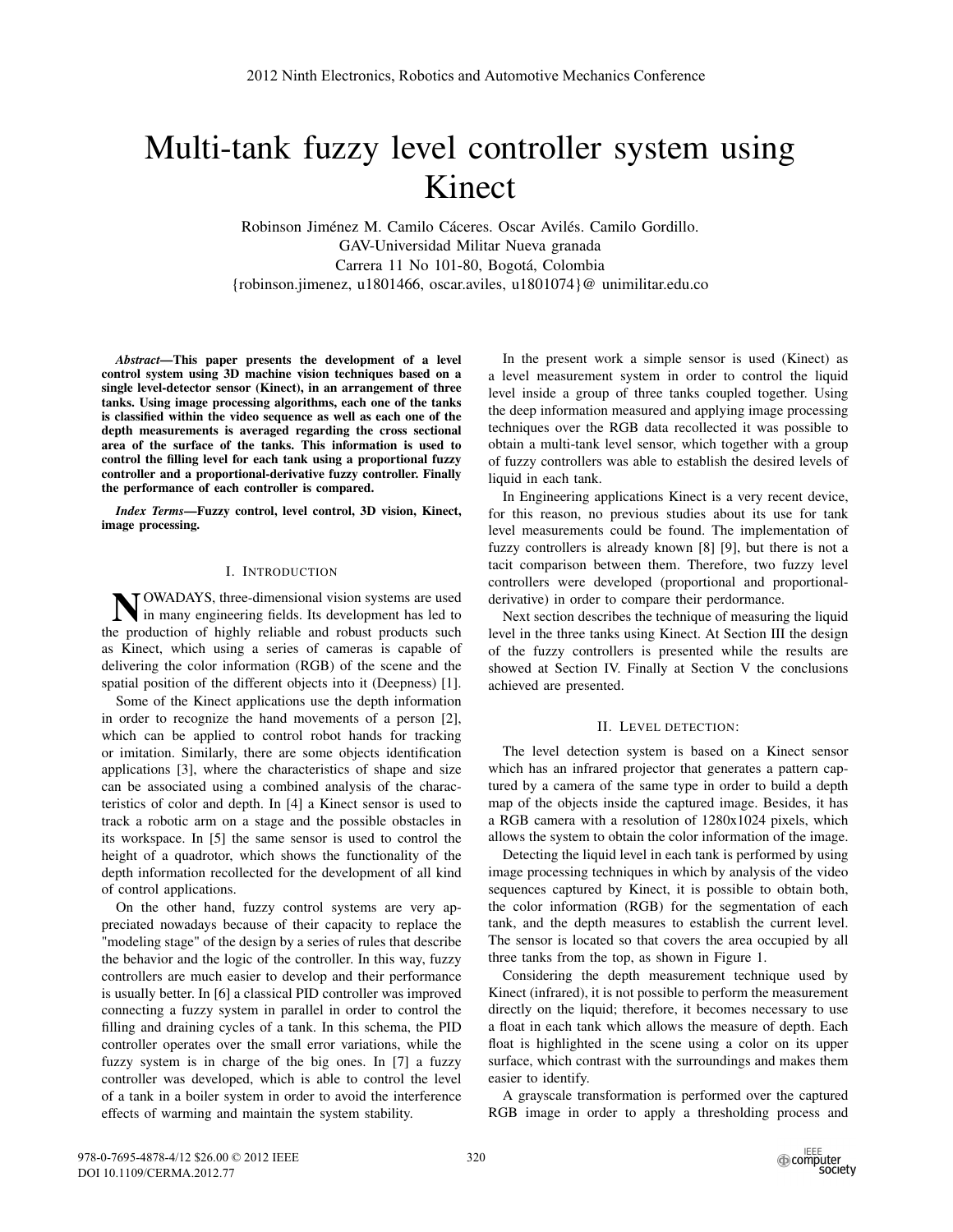

Figure 1. Application diagram

thereby obtain a binary image in which it is possible to detect the edges of the present objects using the Canny algorithm [10]. Figure 2 shows the result of such processing for acquiring the image, Figure 2a shows the top view of the tanks and Figure 2b present s the detected edges.



Figure 2. Processing results over the top view image

The location of the tanks is determined by the circular structure of them; therefore, a Hough transformation [11] for detecting circles is applied over the obtained image. Figure 3 illustrates the found circles in the image after applying the transformation.

It is noted that the lateral tanks (tank 1 on the left and 2 on the right) coincide with the centers of the found circles, however, this does not happen with the central tank (tank 3), where the radius calculated was higher, creating a mismatch between the centers. Nevertheless, tank 3 is still contained within the radial area.

The first step is identifying those pixels located between the center of any of the circle found and the perimeter of the respective tank. If a non-black pixel is found within the established perimeter, the center is recalculated as its current position minus half of the distance between the pixel found and the perimeter. This process sometimes generates a smaller circle than the tank, but ensures obtaining only pixels inside it.

The found pixels, which represent the surface of the float, are linked with their own depth measure, averaging each of the values and obtaining the current level of the tank  $(N_t)$  using Equation 1.

$$
N_t = \frac{1}{n} \sum_{i=0}^{n} [d_k - P_i(x, y)] \tag{1}
$$

Where  $P_i(x, y)$  represents the depth values measured by the Kinect for each pixel of the cross sectional area of the tank, and  $d_k$  is a constant as shown in Equation 2.  $D_t$  represents



Figure 3. Detection of the tanks

the distance between Kinect and the ground; A represents the thickness of the float;  $B$  is the thickness of the tank base and  $C$  represents the distance from the tank to the ground, as illustrated in Figure 4.



Figure 4. Representative measures

$$
d_k = D_t - (A + B + C) \tag{2}
$$

The number of pixels will depend on the radial segmented area for each tank and will be associated with the depth image generated by the Kinect, as shown in Figure 5.



Figure 5. Depth image generated by Kinect

## III. FUZZY CONTROL SYSTEM:

The fuzzy control system developed makes it possible to have an analytical model of the group of tanks. Tanks 1 and 2 in Figure 1 will be controlled by a fuzzy system; A Proportional fuzzy controller will be developed for tank 1 and a Proportional Derivative fuzzy controller for tank 2. On the other hand, tank 3 will be controlled by an ON / OFF controller.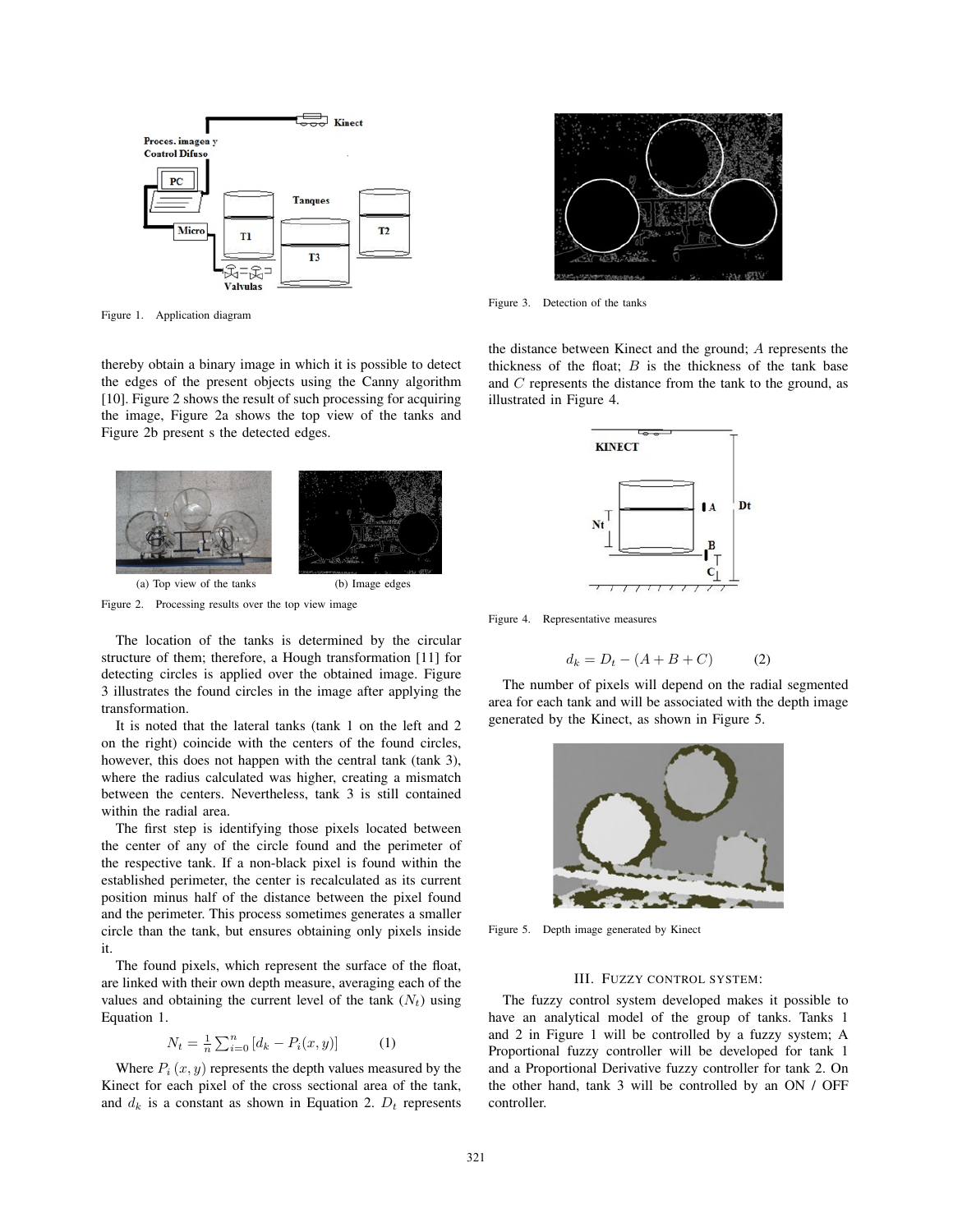The system operates over a group of proportional control electrovalves, which allow the filling and draining flows. The reference of these electrovalves is FESTO MPYE and their operation range is 0-5 volts (maximum and minimum flow respectively) as shown in Figure 6.



Figure 6. V-Q diagram of the proportional valves

According to the valves response, the membership functions and the universe of discourse of the outputs were deduced. This universe sets the duty cycle percentage (0-100) of a PWM signal, which will be responsible of controlling the actions of the valves.

#### *A. Proportional Fuzzy controller:*

The controller input is determined by the difference between the current level of the tank  $'N_t'$  and the reference level  $N_r$ , which corresponds to the control error (e), as shown in Equation 3 and and as evidenced by the control loop illustrated in Figure 7. The universe of discourse of the input is determined as a percentage between 0 and 100 when  $N_r$ . is greater than  $N_t$ <sup>'</sup> (positive error), and between 0 and -100 when  $N_r$  is smaller than  $N_t$  (negative error). The percentage relation is given by the filling level of each tank  $(N\%)$  compared to its maximum capacity (100%), establishing the universe of discourse shown in Figure 8a for each one of the tanks under control.



Figure 7. Block diagram of the control loop

The outputs are the control signals of the filling and the drain valves (*Vin* and *Vout* respectively) and they activate the opening and closing of the valves. Therefore, they are set in a range between 0 and 100, generating the universe of discourse for *Vout* and *Vin* (Figure 8b).

The fuzzy set for the input error is  $e = {PH, PM, PL}$ , Z, NL, NML, NMH, NH} within the range of *e*={-  $100, \ldots, 0, \ldots, 100$ . On the other hand, the fuzzy set for both input and output valves is  $Vout = Vin = \{L, ML, MH, H\}$ 



Figure 8. Fuzzy sets for the proportional controller

within the range *Vout*= *Vin*={0...,100}. Where P=Positive, N=Negative, H=High, M=Medium, L=Low and Z=Zero. For example, PH represents a High-Positive error. Each input value will belong completely to one of the membership functions inside the universe of discourse (Ruspini). Table I shows the activation rules for the proportional controller.

Table I FUZZY RULES OF THE PROPORTIONAL CONTROLLER

| if $e$ is  | then Vin is | and <i>Vout</i> is |  |  |  |
|------------|-------------|--------------------|--|--|--|
| PH         | н           | Z                  |  |  |  |
| <b>PMH</b> | MН          | Z                  |  |  |  |
| <b>PML</b> | ML          | Z                  |  |  |  |
| PL         | L           | 7.                 |  |  |  |
| Z          | Ζ           | Z                  |  |  |  |
| NL         | 7.          | L                  |  |  |  |
| <b>NML</b> | Ζ           | ML                 |  |  |  |
| <b>NMH</b> | 7.          | MН                 |  |  |  |
| NH         | Z           | н                  |  |  |  |

## *B. Proportional-Derivative Fuzzy controller:*

The implementation of the fuzzy proportional-derivative controller involves a new fuzzy set based on the rate of change of the error (de) between a sample K and the immediately preceding (K-1). Because of the 'slow' nature of the system, the error variation is small, therefore the fuzzy set is established in the range of  $\{-10,...,0,...,10\}$ . Figure 9 illustrates the membership functions for the error variation.



Figure 9. Fuzzy set of the derived output.

Given the controller structure, the fuzzy rules for each valve are determined by each control operation to be performed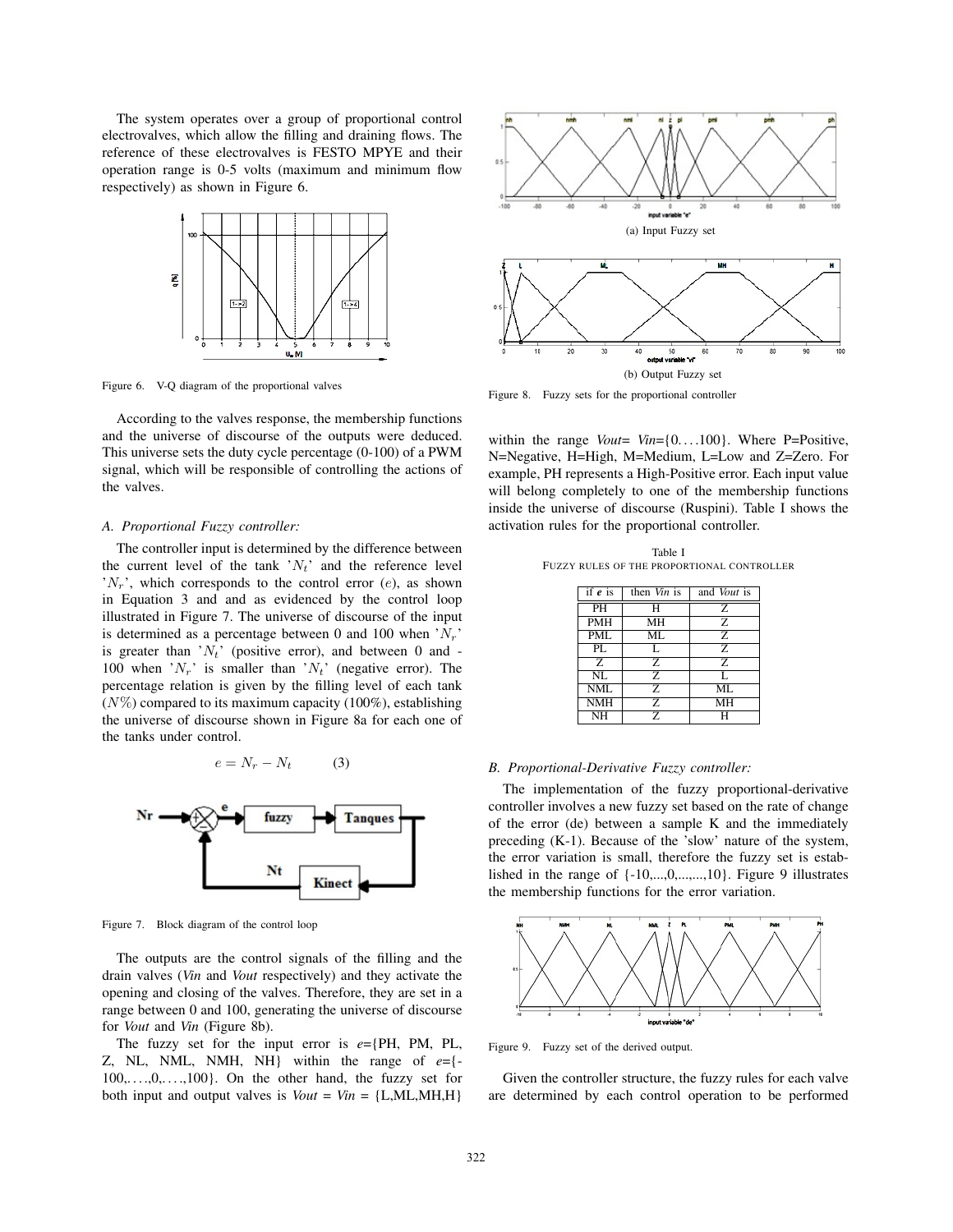according to both inputs: the error and its derivative. Table II describes the base rules for the filling valve, while Table III shows the base rules for the drain one.

Table II FUZZY RULES FOR THE FILLING VALVE OPERATED BY THE PD CONTROLLER.

| de/e       | NH | NMH | NML | NL | Z  | PL | PML | PMH | PН                    |
|------------|----|-----|-----|----|----|----|-----|-----|-----------------------|
| NH         | Z  | Z   | Z   | 7. | z  | 7. | Z   | Z   | $\overline{\text{z}}$ |
| <b>NMH</b> | Z  | z   | Z   | Z  | Z  | Z  | Z   | Z   |                       |
| <b>NML</b> | Z  | Z   | Z   | 7. | z  | 7. | Z   | L   |                       |
| NL         | Ζ  | Z   | Ζ   | Z  | Ζ  | Z  |     |     | МL                    |
| Z          | Ζ  | Z   | Z   | Z  | Z  |    |     | ML  | МL                    |
| PL         | Ζ  | Z   | Z   | Z  |    |    | ML  | ML  | MН                    |
| <b>PML</b> | Ζ  | Z   | Z   |    |    | МL | ML  | MН  | MH                    |
| <b>PMH</b> | Z  | Ż.  |     |    | МL | МL | MН  | MН  | Н                     |
| PH         | z  |     |     | ML | ML | MH | MН  | Н   | н                     |

Table III FUZZY RULES FOR THE DRAINING VALVE OPERATED BY THE PD CONTROLLER.

| de/e           | NH | <b>NMH</b> | <b>NML</b> | NL | Z  | PL                    | PML | <b>PMH</b> | PН                    |
|----------------|----|------------|------------|----|----|-----------------------|-----|------------|-----------------------|
| <b>NH</b>      | н  | Н          | MН         | MH | ML | ML                    |     |            | Z                     |
| <b>NMH</b>     | н  | MН         | MН         | МL | ML |                       |     | Z          | Z                     |
| NML            | MН | MН         | ML         | ML |    |                       | Z   | Z          | Z                     |
| NL             | MН | ML         | ML         | L  | L  | Z                     | z   | Z          | $\overline{\text{z}}$ |
| $\overline{z}$ | ML | ML         | L          | L  | Z  | $\overline{\text{z}}$ | 7.  | 7.         | $\overline{\text{z}}$ |
| PL             | ML | L          | L          | Z  | Z. | Z                     | Z   | Z          | Z                     |
| <b>PML</b>     | L  |            | Z          | z  | Z  | Z                     | Z   | Z          | Z                     |
| <b>PMH</b>     |    | Ζ          | Z          | Z  | Z  | Z                     | Z   | Z          | Z                     |
| PH             | Z  | Z          | Z          | Z  | Z  | Z                     | Z   | Z          | Z                     |

The defuzzification method uses the center of gravity procedure, described by equation 4, which is the one that best matches the fuzzy set type [12].

$$
y = \frac{\sum_{j=1}^{F} \mu_b^*(y_j) * y_j}{\sum_{j=1}^{F} \mu_b^*(y_j)}
$$
(4)

## IV. RESULTS:

The experimental framework of the fuzzy system is done using the Open Source Fuzzy Logic Library (DotFuzzy); the image processing algorithms are developed using OpenCV 2.1, and all the development is implemented under Microsoft Visual C# 2010 Express Edition. The tester computer has a 2.4GHz processor and 2GB of RAM.

The control signal of each tank is supplied by a PIC18F2550 microcontroller, which generates a PWM output for tanks 1 and 2 and an ON/OFF signal for tank 3. At the same time, this microcontroller receives a main control signal from C#.

Figures 10 and 11 show the measurement result with Kinect compared to the manual measurement of the level of each tank. From these, an average error of 0.89% was obtained, which generally denotes a good performance of the sensor used.

It can be seen that tank 3 presents the greater error, because of its distance to the sensor. This is expected, given the Kinect resolution and its degradation with distance. For tanks 1 and 3, the error is mainly presented because of disturbances produced by the float and the tank walls, which can be solved by making the diameter of the floats smaller.



Figure 10. Level measurement of tank 3.



Figure 11. Level measurement of tank 1 and 2.

Figure 12 shows the control action results for a filling cycle when the same reference level is set for tanks 1 and 2; Figure 13 shows the same results but for a draining cycle.



Figure 12. Controllers response to the filling process.



Figure 13. Controllers response to the draining process.

It can be seen that the 'PD' controller generates a filling and draining responses slightly higher, which makes the system responds in a shorter time. For different reference levels the response time is about 1.5 seconds.

The system presents a maximum overshoot of 6.6% and steady-state error of 4.2%. Borderline cases of these two parameters are given for small control actions in which the valves do not close completely due to the defuzzification